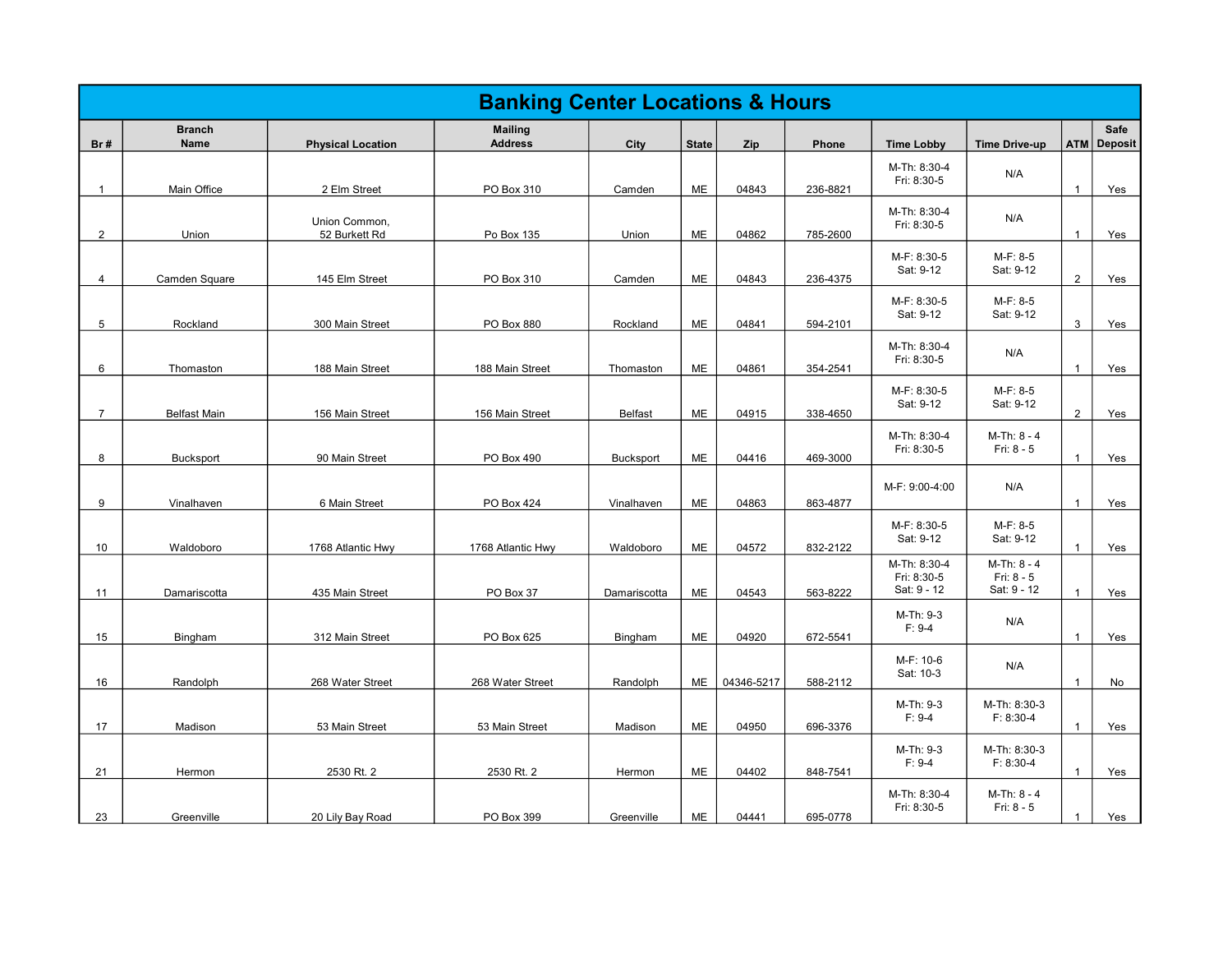| Br# | <b>Branch</b><br>Name         | <b>Physical Location</b>   | <b>Mailing</b><br><b>Address</b> | City             | <b>State</b> | Zip        | Phone    | <b>Time Lobby</b>           | <b>Time Drive-up</b>      |              | Safe<br><b>ATM Deposit</b> |
|-----|-------------------------------|----------------------------|----------------------------------|------------------|--------------|------------|----------|-----------------------------|---------------------------|--------------|----------------------------|
|     |                               |                            |                                  |                  |              |            |          | M-Th: 8:30-4                | M-Th: 8 - 4               |              |                            |
| 24  |                               |                            |                                  | Dover-Foxcroft   | ME           | 04426      | 564-4961 | Fri: 8:30-5<br>Sat: 9 - 12  | Fri: 8 - 5<br>Sat: 9 - 12 | $\mathbf{1}$ | Yes                        |
|     | Dover-Foxcroft                | 1083 W. Main Street        | 1083 W. Main Street              |                  |              |            |          | M-Th: 8:30-4                | M-Th: 8 - 4               |              |                            |
|     |                               | 16 Topsham Fair Mall Road  | 16 Topsham Fair Mall Road        |                  |              |            |          | Fri: 8:30-5                 | Fri: 8 - 5                |              |                            |
| 29  | Topsham                       | Suite1                     | Suite1                           | Topsham          | ME           | 04086      | 798-5545 | Sat: 9 - 12                 | Sat: 9 - 12               | $\mathbf{1}$ | Yes                        |
|     |                               |                            |                                  |                  |              |            |          | M-Th: 8:30-4                | M-Th: 8 - 4               |              |                            |
| 30  | <b>Brunswick Maine Street</b> | 137 Maine Street           | 137 Maine Street                 | <b>Brunswick</b> | ME           | 04011-2009 | 798-5572 | Fri: 8:30-5                 | Fri: 8 - 5                | $\mathbf{1}$ | Yes                        |
|     |                               |                            |                                  |                  |              |            |          |                             |                           |              |                            |
|     |                               |                            |                                  |                  |              |            |          | M-Th: 8:30-4<br>Fri: 8:30-5 | M-Th: 8 - 4<br>Fri: 8 - 5 |              |                            |
| 31  | Oakland                       | 51 Main Street             | 51 Main Street                   | Oakland          | ME           | 04963-4948 | 465-3070 |                             |                           | $\mathbf{1}$ | Yes                        |
|     |                               |                            |                                  |                  |              |            |          | M-F: 8:30-5                 | M-F: 8-5                  |              |                            |
| 32  | Waterville KMD                | 258 Kennedy Memorial Drive | 258 Kennedy Memorial Drive       | Waterville       | ME           | 04901-4536 | 872-5636 | Sat: 9-12                   | Sat: 9-12                 | $\mathbf{1}$ | Yes                        |
|     |                               |                            |                                  |                  |              |            |          | M-Th: 8:30-4                | M-Th: 8 - 4               |              |                            |
|     |                               |                            |                                  |                  |              |            |          | Fri: 8:30-5                 | Fri: 8 - 5                |              |                            |
| 34  | Augusta Armory                | 21 Armory St               | 21 Armory St                     | Augusta          | Me           | 04330      | 622-8743 | Sat: 9 - 12                 | Sat: 9 - 12               | $\mathbf{1}$ | Yes                        |
|     |                               |                            |                                  |                  |              |            |          | M-Th: 8:30-4<br>Fri: 8:30-5 | M-Th: 8 - 4<br>Fri: 8 - 5 |              |                            |
| 35  | Augusta Civic Center Drive    | 130 Community Drive        | 130 Community Drive              | Augusta          | <b>ME</b>    | 04330      | 621-2432 | Sat: 9 - 12                 | Sat: 9 - 12               | $\mathbf{1}$ | Yes                        |
|     |                               |                            |                                  |                  |              |            |          | M-Th: 8:30-4                | M-Th: 8 - 4               |              |                            |
|     |                               |                            |                                  |                  |              |            |          | Fri: 8:30-5                 | Fri: 8 - 5                |              |                            |
| 36  | Augusta State Street          | 96 State Street            | 96 State Street                  | Augusta          | ME           | 04330-5610 | 626-3555 |                             |                           | $\mathbf{1}$ | Yes                        |
|     |                               |                            |                                  |                  |              |            |          | M-F: 8:30-5                 | M-F: 8-5                  |              |                            |
| 37  | Gardiner                      | 190 Water Street           | 190 Water Street                 | Gardiner         | ME           | 04345-0190 | 582-5550 | Sat: 9-12                   | Sat: 9-12                 | $\mathbf{1}$ | Yes                        |
|     |                               |                            |                                  |                  |              |            |          | M-F: 8:30-5                 |                           |              |                            |
|     |                               |                            |                                  |                  |              |            |          | Sat: 9-12                   | N/A                       |              |                            |
| 38  | Waterville                    | 150 Main St                | 150 Main St                      | Waterville       | Me           | 04901      | 873-9120 |                             |                           | $\mathbf{1}$ | Yes                        |
|     |                               |                            |                                  |                  |              |            |          | M-F: 8:30-5                 | M-F: 8-5                  |              |                            |
| 39  | Auburn                        | 178 Court St               | 178 Court St                     | Auburn           | Me           | 04210      | 782-6790 | Sat: 9-12                   | Sat: 9-12                 | $\mathbf{1}$ | Yes                        |
|     |                               |                            |                                  |                  |              |            |          |                             |                           |              |                            |
| 40  | <b>Lewiston South</b>         | 993 Lisbon St              | 993 Lisbon St                    | Lewiston         | Me           | 04240      | 782-6116 | M-F: 8:30-5<br>Sat: 9-12    | M-F: 8-5<br>Sat: 9-12     | $\mathbf{1}$ | No                         |
|     |                               |                            |                                  |                  |              |            |          |                             |                           |              |                            |
|     |                               |                            |                                  |                  |              |            |          | M-F: 8:30-5<br>Sat: 9-12    | M-F: 8-5<br>Sat: 9-12     |              |                            |
| 41  | Augusta Eastern Ave           | 66 Eastern Ave             | 66 Eastern Ave                   | Augusta          | ME           | 04330-5837 | 621-9700 |                             |                           | $\mathbf{1}$ | Yes                        |
|     |                               |                            |                                  |                  |              |            |          | M-F 8:30 - 5                | N/A                       |              |                            |
| 42  | Portland                      | 2 Canal Plaza              | 2 Canal Plaza                    | Portland         | ME           | 04101      | 518-6774 |                             |                           | $\mathbf{1}$ | No                         |
|     |                               |                            |                                  |                  |              |            |          | 7 - 5 M - Fri               |                           |              |                            |
|     | <b>Customer Assistance</b>    | 245 Commercial St          |                                  |                  |              |            |          | 5-7 M - Fri live            |                           |              |                            |
| 44  | Center                        | Rockport, ME 04856         | PO Box 310                       | Camden           | ME           | 04843      | 236-8821 | chat only                   | N/A                       | $\mathbf 0$  | No                         |
|     |                               |                            |                                  |                  |              |            |          | M-F: 8:30-5                 | M-F: 8-5                  |              |                            |
| 47  | Kennebunk                     | 36 Portland Road           | PO Box 1130                      | Kennebunk        | ME           | 04043      | 985-9222 | Sat: 9-12                   | Sat: 9-12                 | $\mathbf{1}$ | Yes                        |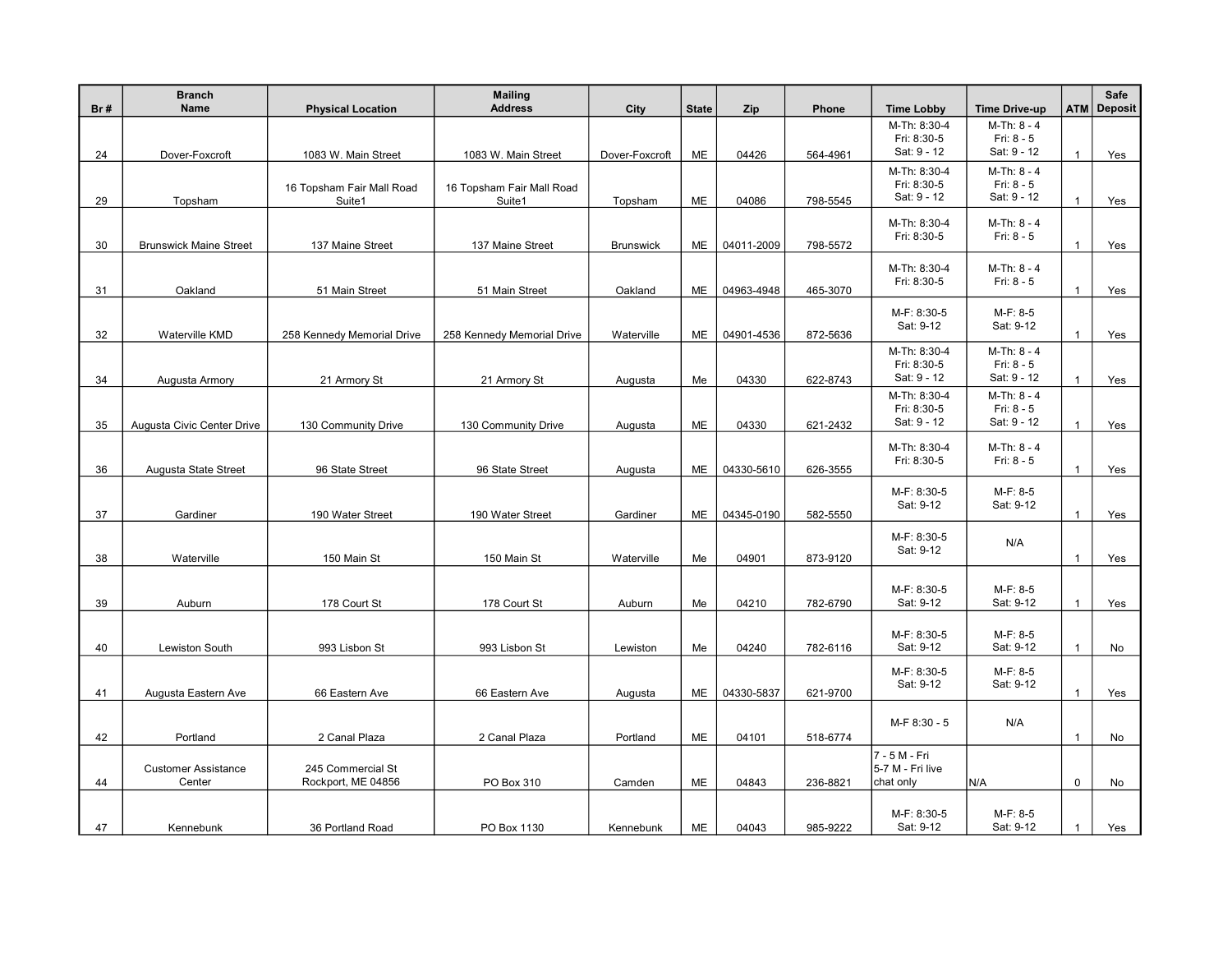| Br# | <b>Branch</b><br>Name         | <b>Physical Location</b>  | <b>Mailing</b><br><b>Address</b> | City             | <b>State</b> | Zip        | Phone    | <b>Time Lobby</b>           | <b>Time Drive-up</b>        |                | Safe<br><b>ATM Deposit</b> |
|-----|-------------------------------|---------------------------|----------------------------------|------------------|--------------|------------|----------|-----------------------------|-----------------------------|----------------|----------------------------|
|     |                               |                           |                                  |                  |              |            |          | M-Th: 8:30-4                | M-Th: 8 - 4                 |                |                            |
| 48  | Saco                          | 640 Main Street           | 640 Main Street                  | Saco             | ME           | 04072      | 283-3219 | Fri: 8:30-5<br>Sat: 9 - 12  | Fri: 8 - 5<br>Sat: 9 - 12   | $\mathbf{1}$   | No                         |
|     |                               |                           |                                  |                  |              |            |          | M-Th: 8:30-4                | M-Th: 8 - 4                 |                |                            |
|     |                               |                           |                                  |                  |              |            |          | Fri: 8:30-5                 | Fri: $8 - 5$                |                |                            |
| 50  | Bangor Exchange               | 80 Exchange St            | 80 Exchange St                   | Bangor           | Me           | 04401      | 941-6117 |                             |                             | $\overline{2}$ | Yes                        |
|     |                               |                           |                                  |                  |              |            |          | M-F: 8:30-5                 | M-F: 8-5                    |                |                            |
| 51  | <b>Bangor Union St</b>        | 1176 Union St             | 1176 Union St                    | Bangor           | Me           | 04401      | 973-0710 | Sat: 9-12                   | Sat: 9-12                   | $\mathbf{1}$   | No                         |
|     |                               |                           |                                  |                  |              |            |          | M-Th: 8:30-4<br>Fri: 8:30-5 | M-Th: 8 - 4<br>Fri: 8 - 5   |                |                            |
| 53  | <b>Brewer</b>                 | 15 Parkway South          | 15 Parkway South                 | <b>Brewer</b>    | Me           | 04412      | 989-1078 | Sat: 9 - 12                 | Sat: 9 - 12                 | $\mathbf{1}$   | Yes                        |
|     |                               |                           |                                  |                  |              |            |          | M-Th: 9-3                   | M-Th: 8:30-3                |                |                            |
|     |                               |                           |                                  |                  |              |            |          | $F: 9-4$                    | $F: 8:30-4$                 | $\mathbf{1}$   |                            |
| 54  | Old Town                      | 330 Main St               | 330 Main St                      | Old Town         | Me           | 04468      | 827-1700 |                             |                             |                | Yes                        |
|     |                               |                           |                                  |                  |              |            |          | M-Th: 9-3<br>$F: 9-4$       | M-Th: 8:30-3<br>$F: 8:30-4$ |                |                            |
| 56  | Newport                       | 79 Main St                | 79 Main St                       | Newport          | Me           | 04953      | 368-4382 |                             |                             | $\mathbf{1}$   | Yes                        |
|     |                               |                           |                                  |                  |              |            |          | M-Th: 8:30-4                | M-Th: 8 - 4                 |                |                            |
| 57  | Winthrop                      | 18 Main Street            | 18 Main Street                   | Winthrop         | ME           | 04364-1406 | 377-3159 | Fri: 8:30-5                 | Fri: 8 - 5                  | $\mathbf{1}$   | Yes                        |
|     |                               |                           |                                  |                  |              |            |          | M-Th: 8:30-4                | M-Th: 8 - 4                 |                |                            |
| 58  | Wiscasset                     | 52 Bath Road              | PO Box 409                       | Wiscasset        | ME           | 04578-0409 | 882-7571 | Fri: 8:30-5                 | Fri: 8 - 5                  | $\mathbf{1}$   | Yes                        |
|     |                               |                           |                                  |                  |              |            |          | M-Th: 8:30-4                | M-Th: 8 - 4                 |                |                            |
|     |                               |                           |                                  |                  |              |            |          | Fri: 8:30-5                 | Fri: 8 - 5                  |                |                            |
| 59  | Richmond                      | 111 Main Street           | 111 Main Street                  | Richmond         | ME           | 04357-1158 | 737-4329 | Sat: 9 - 12                 | Sat: 9 - 12                 | $\mathbf{1}$   | Yes                        |
|     |                               |                           |                                  |                  |              |            |          | M-Th: 8:30-4                | M-Th: 8 - 4                 |                |                            |
| 60  | Hallowell                     | 14 Winthrop Street        | 14 Winthrop Street               | Hallowell        | ME           | 04347-1350 | 622-6325 | Fri: 8:30-5                 | Fri: $8 - 5$                | $\mathbf{1}$   | Yes                        |
|     |                               |                           |                                  |                  |              |            |          | M-Th: 8:30-4                | M-Th: 8 - 4                 |                |                            |
| 61  | Manchester                    | 9 Pond Road               | PO Box 420                       | Manchester       | ME           | 04351-0420 | 622-4293 | Fri: 8:30-5                 | Fri: 8 - 5                  | $\overline{1}$ | Yes                        |
|     |                               |                           |                                  |                  |              |            |          | M-Th: 8:30-4                | M-Th: 8 - 4                 |                |                            |
|     |                               |                           |                                  |                  |              |            |          | Fri: 8:30-5                 | Fri: 8 - 5                  |                |                            |
| 62  | <b>Bath</b>                   | 7 Chandler Drive          | 7 Chandler Drive                 | Bath             | ME           | 04530-1597 | 443-3364 | Sat: 9 - 12                 | Sat: 9 - 12                 | $\mathbf{1}$   | Yes                        |
|     |                               |                           |                                  |                  |              |            |          | M-Th: 8:30-4<br>Fri: 8:30-5 | M-Th: 8 - 4<br>Fri: 8 - 5   |                |                            |
| 63  | <b>Brunswick Cooks Corner</b> | 6 Gurnet Road             | 6 Gurnet Road                    | <b>Brunswick</b> | ME           | 04011-2729 | 725-9270 | Sat: 9 - 12                 | Sat: 9 - 12                 | $\mathbf{1}$   | Yes                        |
|     |                               |                           |                                  |                  |              |            |          | M-Th: 8:30-4                | $M-Th: 8 - 4$               |                |                            |
| 65  | Ellsworth                     | 66 Main Street, Suite 101 | 66 Main Street,<br>Suite 101     | Ellsworth        | ME           | 04605      | 667-2507 | Fri: 8:30-5                 | Fri: 8 - 5                  | $\mathbf{1}$   | Yes                        |
|     |                               |                           |                                  |                  |              |            |          |                             | M-F: 8-5                    |                |                            |
|     |                               |                           | 66 Main Street,                  |                  |              |            |          | M-F: 8:30-5<br>Sat: 9-12    | Sat: 9-12                   |                |                            |
| 66  | <b>Ellsworth Plaza</b>        | 3 Myrick Street           | Suite 101                        | Ellsworth        | ME           | 04605      | 667-7243 |                             |                             | $\mathbf{1}$   | Yes                        |
|     |                               |                           |                                  |                  |              |            |          | M-Th: 8:30-4                | M-Th: 8 - 4                 |                |                            |
| 67  | Milbridge                     | 29 Main Street            | PO Box 40                        | Milbridge        | ME           | 04658      | 546-2521 | Fri: 8:30-5                 | Fri: $8 - 5$                | $\mathbf{1}$   | Yes                        |